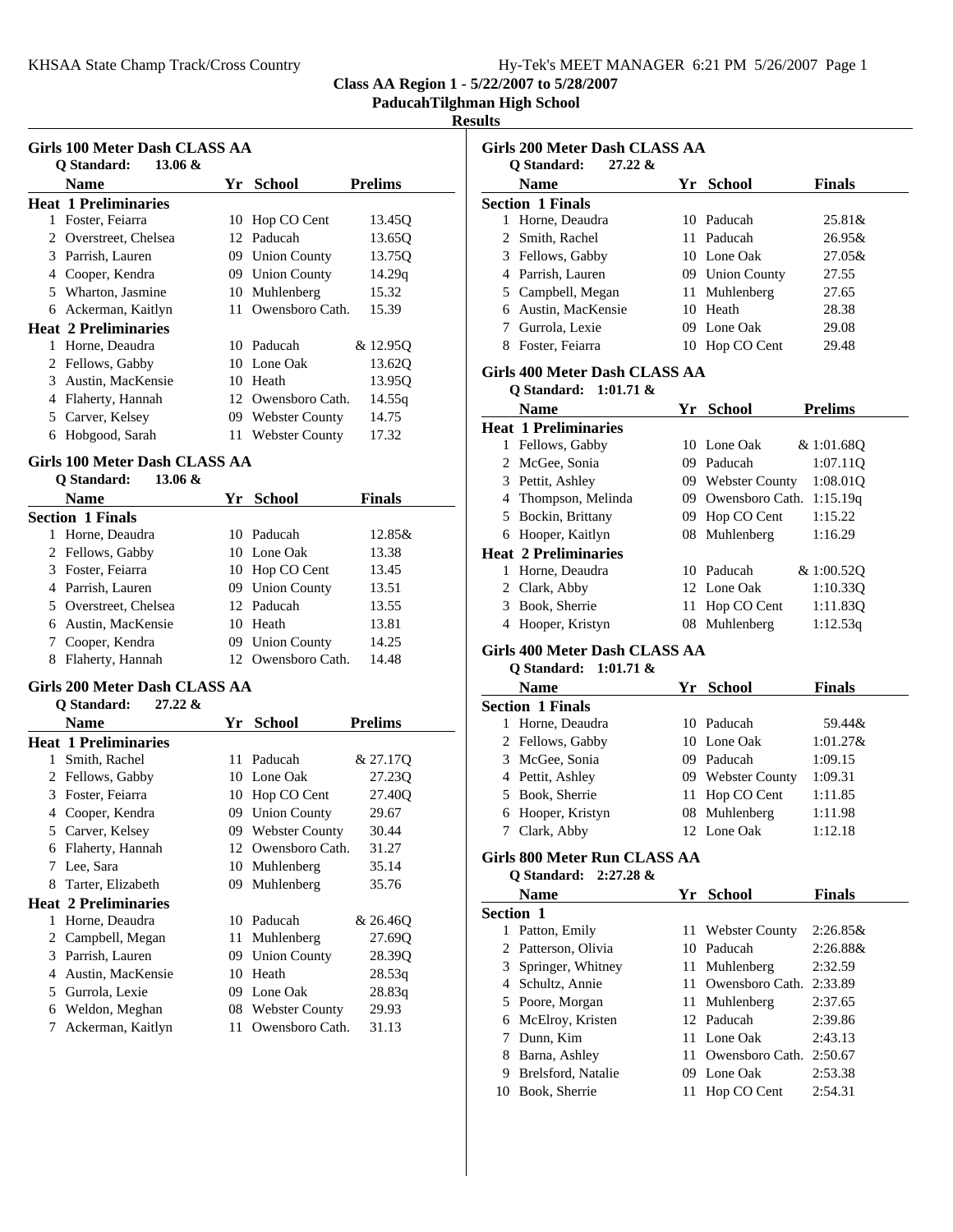|  |  |  | Hy-Tek's MEET MANAGER 6:21 PM 5/26/2007 Page 2 |  |  |  |
|--|--|--|------------------------------------------------|--|--|--|
|--|--|--|------------------------------------------------|--|--|--|

**PaducahTilghman High School**

#### **Results**

| Section 1  (Girls 800 Meter Run CLASS AA) |                                                        |    |                            |                     |  |  |
|-------------------------------------------|--------------------------------------------------------|----|----------------------------|---------------------|--|--|
|                                           | <b>Name</b>                                            |    | Yr School                  | <b>Finals</b>       |  |  |
|                                           | 11 Joiner, Christi                                     |    | 10 Hop CO Cent             | 3:04.99             |  |  |
|                                           | 12 King, Lindsey                                       |    | 09 Caldwell County         | 3:22.97             |  |  |
|                                           |                                                        |    |                            |                     |  |  |
|                                           | Girls 1600 Meter Run CLASS AA<br>Q Standard: 5:31.39 & |    |                            |                     |  |  |
|                                           | <b>Name</b>                                            |    |                            |                     |  |  |
|                                           |                                                        |    | Yr School                  | <b>Finals</b>       |  |  |
| <b>Section 1</b>                          | 1 White, Maddie                                        |    | 09 Union County            | 5:35.1h             |  |  |
|                                           | 2 Holt, Suzanne                                        |    | 12 Muhlenberg              | 5:35.7h             |  |  |
|                                           | 3 Patterson, Olivia                                    |    | 10 Paducah                 | 5:39.7h             |  |  |
|                                           | 4 Poore, Morgan                                        |    | 11 Muhlenberg              | 5:48.1h             |  |  |
|                                           | 5 Thompson, Kathleen                                   |    | 12 Owensboro Cath.         | 5:49.0h             |  |  |
|                                           | 6 Young, Tavia                                         |    | 10 Hop CO Cent             | 5:58.5h             |  |  |
|                                           | 7 Schaefer, Shelby                                     |    | 07 Lone Oak                | 6:19.7 <sub>h</sub> |  |  |
|                                           | 8 Hudspeth, Clare                                      |    | 10 Paducah                 | 6:23.5h             |  |  |
|                                           | 9 Springer, Whitney                                    |    | 11 Muhlenberg              | 6:24.6h             |  |  |
|                                           | 10 Yeaman, Lawrissa                                    |    | 10 Lone Oak                | 6:37.2h             |  |  |
|                                           |                                                        |    | 11 Heath                   | 6:39.5h             |  |  |
|                                           | 11 Kodman, Emily                                       |    | 12 Heath                   | 6:51.8h             |  |  |
|                                           | 12 Newberry, Raven                                     |    |                            |                     |  |  |
|                                           | 13 Poe, Jennifer                                       |    | 11 Hop CO Cent             | 7:08.0h             |  |  |
|                                           | 14 King, Lindsey                                       |    | 09 Caldwell County         | 7:35.3h             |  |  |
|                                           | 15 Gaston, Shannon                                     |    | 12 Muhlenberg              | 8:03.4h             |  |  |
|                                           | Girls 3200 Meter Run CLASS AA                          |    |                            |                     |  |  |
|                                           | Q Standard: 12:22.81 &                                 |    |                            |                     |  |  |
|                                           | <b>Name</b>                                            |    | Yr School                  | <b>Finals</b>       |  |  |
| <b>Section 1</b>                          |                                                        |    |                            |                     |  |  |
|                                           | 1 Porter, Brianne                                      |    | 10 Muhlenberg              | 12:07.12&           |  |  |
|                                           | 2 White, Maddie                                        |    | 09 Union County            | 12:15.62&           |  |  |
|                                           | 3 Holt, Suzanne                                        |    | 12 Muhlenberg              | 12:26.84            |  |  |
|                                           | 4 Wilson, Clarrissa                                    |    | 11 Paducah                 | 13:15.35            |  |  |
|                                           | 5 Smith, Carson                                        |    | 07 Paducah                 | 13:52.85            |  |  |
|                                           | 6 McKellips, Codie                                     |    | 11 Heath                   | 14:36.87            |  |  |
|                                           | 7 Young, Tavia                                         |    | 10 Hop CO Cent             | 15:11.80            |  |  |
|                                           | 8 Hayes, Brittany                                      |    | 10 Webster County 15:28.72 |                     |  |  |
|                                           | 9 Holcumb, Jasmine                                     |    | 09 Lone Oak                | 16:19.50            |  |  |
|                                           | 10 Jenny, Coutney                                      |    | 10 Lone Oak                | 17:21.40            |  |  |
|                                           | Girls 100 Meter Hurdles CLASS AA                       |    |                            |                     |  |  |
|                                           | 16.96 &<br>Q Standard:                                 |    |                            |                     |  |  |
|                                           | <b>Name</b>                                            |    | Yr School                  | <b>Finals</b>       |  |  |
|                                           |                                                        |    |                            |                     |  |  |
| Section 1<br>1                            | Overstreet, Chelsea                                    | 12 | Paducah                    | 16.75&              |  |  |
| 2                                         | Wells, Shalara                                         | 07 | Hop CO Cent                | 16.95&              |  |  |
|                                           |                                                        | 11 | Hop CO Cent                | 17.05               |  |  |
|                                           | 3 Clark, Brittany<br>4 Pritchett, Katlin               | 12 | <b>Webster County</b>      | 17.29               |  |  |
|                                           |                                                        |    | 10 Heath                   |                     |  |  |
|                                           | 5 Cissell, Miranda                                     |    |                            | 17.62               |  |  |
|                                           | 6 Cooper, Kendra<br>Hutson, Caroline                   | 11 | 09 Union County<br>Paducah | 19.42<br>20.02      |  |  |
| 7                                         | 8 Holcumb, Jasmine                                     |    | 09 Lone Oak                | 20.06               |  |  |
|                                           |                                                        |    |                            |                     |  |  |

|   | <b>Girls 300 Meter Hurdles CLASS AA</b>       |    |                                                |               |
|---|-----------------------------------------------|----|------------------------------------------------|---------------|
|   | 49.49 &<br>Q Standard:                        |    |                                                |               |
|   | Name                                          |    | Yr School                                      | <b>Finals</b> |
|   | <b>Section 1</b>                              |    |                                                |               |
| 1 | Overstreet, Chelsea                           | 12 | Paducah                                        | 48.73&        |
| 2 | Taylor, Brandi                                | 11 | Hop CO Cent                                    | 49.89         |
|   | 3 Pritchett, Katlin                           | 12 | Webster County                                 | 50.13         |
|   | 4 Cissell, Miriah                             | 09 | Heath                                          | 52.44         |
|   | 5 Gurrola, Lexie                              |    | 09 Lone Oak                                    | 53.87         |
|   | 6 Kupper, Lauren                              |    | 09 Paducah                                     | 55.07         |
|   | 7 Wells, Shalara                              | 07 | Hop CO Cent                                    | 1:01.58       |
|   | 8 Nguyen, Mia                                 | 12 | Lone Oak                                       | 1:15.26       |
|   | Girls 4x100 Meter Relay CLASS AA              |    |                                                |               |
|   | 52.75 $\&$<br>Q Standard:                     |    |                                                |               |
|   | Team                                          |    | <b>Relay</b>                                   | <b>Finals</b> |
|   | Section 1                                     |    |                                                |               |
|   | 1 Paducah Tilghman                            |    |                                                | 51.13&        |
|   | 1) English, Jasmine 09                        |    | 2) Horne, Deaudra 10                           |               |
|   | 3) Hutson, Caroline 11                        |    | 4) McGee, Sonia 09                             |               |
|   | 5) Overstreet, Chelsea 12                     |    | 6) Shumpert, Natalie 10                        |               |
|   | 7) Smith, Rachel 11                           |    |                                                |               |
|   | 2 Heath                                       |    |                                                | 53.06         |
|   | 1) Austin, MacKensie 10                       |    | 2) Cissell, Miranda 10                         |               |
|   | 3) Cissell, Miriah 09                         |    | 4) Wrinkle, Taylor 10                          |               |
|   | 3 Hop CO Cent                                 |    | 53.56                                          |               |
|   | 1) Clark, Brittany 11<br>3) Taylor, Brandi 11 |    | 2) Foster, Feiarra 10<br>4) Wells, Shalara 07  |               |
|   | 4 Owensboro Catholic                          |    |                                                | 58.72         |
|   | 1) Ackerman, Kaitlyn 11                       |    |                                                |               |
|   | 3) Gray, Margaret 12                          |    | 2) Flaherty, Hannah 12<br>4) Ralph, Jessica 09 |               |
|   | 5 Webster County                              |    |                                                | 58.73         |
|   | 1) Asher, Audrey 12                           |    | 2) Carver, Kelsey 09                           |               |
|   | 3) Hayes, Brittany 10                         |    | 4) Hobgood, Sarah 11                           |               |
|   | 5) Householder, Stephanie 09                  |    | 6) Hust, Olivia 11                             |               |
|   | 7) Pettit, Ashley 09                          |    | 8) Weldon, Meghan 08                           |               |
|   | 6 Muhlenberg South                            |    |                                                | 1:02.59       |
|   | 1) Gott, Shanise 09                           |    | 2) Stevenson, Lauren 10                        |               |
|   | 3) Tarter, Elizabeth 09                       |    | 4) Ewing, Amber 09                             |               |
|   | 5) Garrett, Taylor 09                         |    | 6) Westfall, Kaitlin 10                        |               |
|   | 7) Wharton, Jasmine 10                        |    |                                                |               |
|   | 7 Lone Oak                                    |    |                                                | 1:03.97       |
|   | 1) Clark, Abby 12                             |    | 2) Eggemeyer, Morgan 10                        |               |
|   | 3) Fulton, Hollie 09                          |    | 4) Gurrola, Lexie 09                           |               |
|   | 5) Holcumb, Jasmine 09                        |    | 6) Nguyen, Mia 12                              |               |
|   | $C$ irls $4x200$ Meter Relay CLASS $AA$       |    |                                                |               |

# **Girls 4x200 Meter Relay CLASS AA**

| <b>Relay</b>           | <b>Finals</b> |
|------------------------|---------------|
|                        |               |
|                        | 1:53.56       |
| 2) Smith, Rachel 11    |               |
| 4) English, Jasmine 09 |               |
| 6) McGee, Sonia 09     |               |
|                        |               |
|                        |               |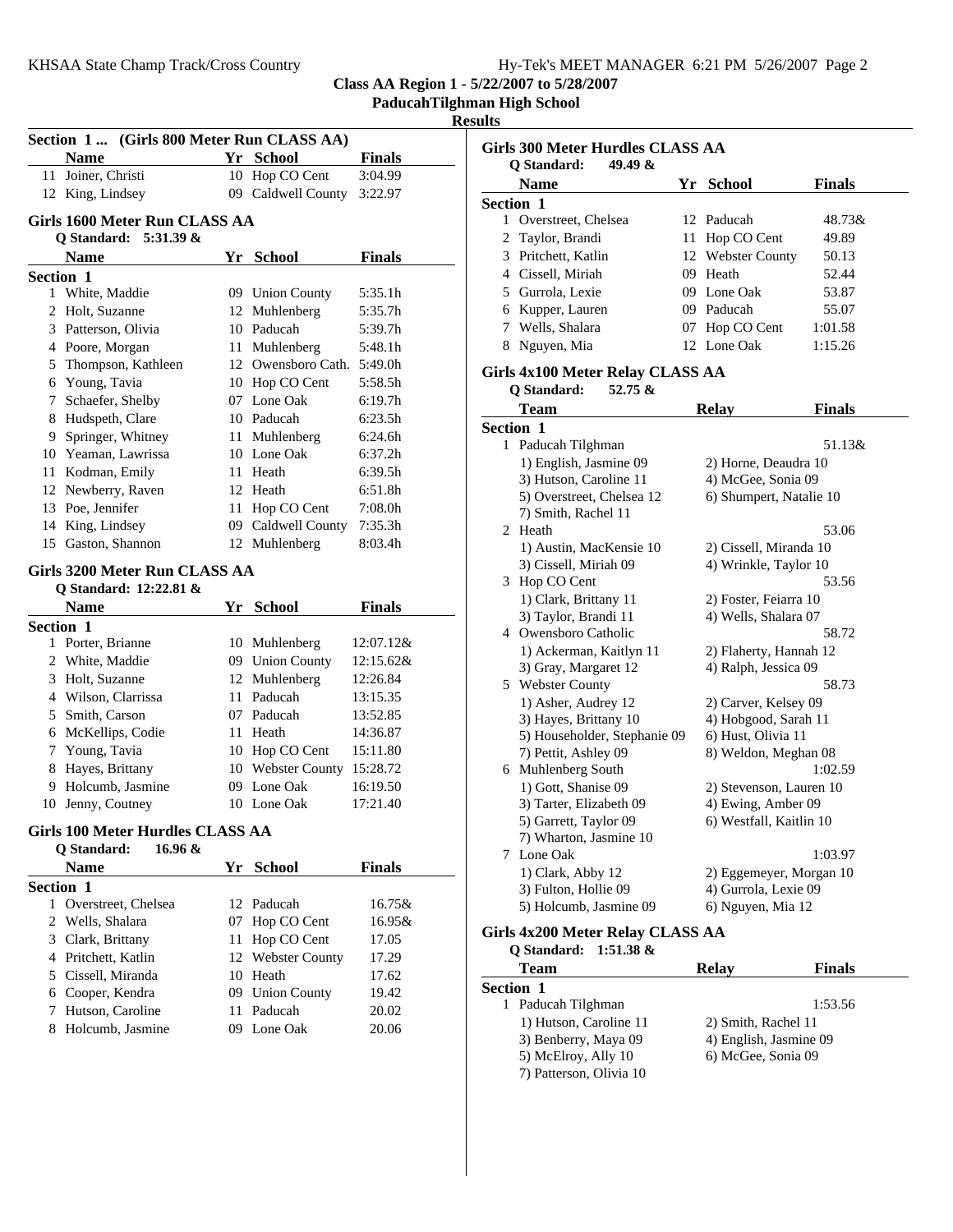## **PaducahTilghman High School**

#### **Results**

| Section 1 (Girls 4x200 Meter Relay CLASS AA) |                              |                               |  |  |
|----------------------------------------------|------------------------------|-------------------------------|--|--|
|                                              | Team                         | <b>Finals</b><br><b>Relay</b> |  |  |
|                                              | 2 Webster County             | 1:55.52                       |  |  |
|                                              | 1) Carver, Kelsey 09         | 2) Harris, Lynette 09         |  |  |
|                                              | 3) Householder, Stephanie 09 | 4) Patton, Emily 11           |  |  |
|                                              | 5) Pettit, Ashley 09         | 6) Pritchett, Katlin 12       |  |  |
|                                              | 7) Shoulders, Brandy 11      | 8) Weldon, Meghan 08          |  |  |
|                                              | 3 Hop CO Cent                | 1:57.29                       |  |  |
|                                              | 1) Clark, Brittany 11        | 2) Foster, Feiarra 10         |  |  |
|                                              | 3) Taylor, Brandi 11         | 4) Wells, Shalara 07          |  |  |
|                                              | 4 Lone Oak                   | 2:04.17                       |  |  |
|                                              | 1) Fulton, Hollie 09         | $2)$ Dunn, Kim $11$           |  |  |
|                                              | 3) Eggemeyer, Morgan 10      | 4) Fellows, Gabby 10          |  |  |
|                                              | 5) Gurrola, Lexie 09         | 6) Holcumb, Jasmine 09        |  |  |
| 5.                                           | Muhlenberg North             | 2:16.48                       |  |  |
|                                              | 1) Springer, Whitney 11      | 2) Crick, Kimberly 12         |  |  |
|                                              | 3) Hooper, Kristyn 08        | 4) Holland, Haley 10          |  |  |
|                                              | 5) Hooper, Kaitlyn 08        | 6) Lee, Sara 10               |  |  |
|                                              | 7) Peavler, Kara 11          | 8) Poole, Megan 08            |  |  |

### **Girls 4x400 Meter Relay CLASS AA**

| Q Standard: | $4:17.99$ & |  |
|-------------|-------------|--|
|-------------|-------------|--|

| Team                      | <b>Relay</b>             | Finals                       |
|---------------------------|--------------------------|------------------------------|
| <b>Section 1</b>          |                          |                              |
| 1 Paducah Tilghman        |                          | $4:17.8h$ &                  |
| 1) English, Jasmine 09    | 2) McGee, Sonia 09       |                              |
| 3) Horne, Deaudra 10      | 4) McElroy, Kristen 12   |                              |
| 5) Overstreet, Chelsea 12 | 6) Patterson, Olivia 10  |                              |
| 7) Shumpert, Natalie 10   | 8) Smith, Rachel 11      |                              |
| 2 Webster County          |                          | 4:27.9h                      |
| 1) Asher, Audrey 12       | 2) Harris, Lynette 09    |                              |
| 3) Hayes, Brittany 10     |                          | 4) Householder, Stephanie 09 |
| 5) Patton, Emily 11       | 6) Pettit, Ashley 09     |                              |
| 7) Pritchett, Katlin 12   | 8) Shoulders, Brandy 11  |                              |
| 3 Owensboro Catholic      |                          | 4:43.2 <sub>h</sub>          |
| 1) Ackerman, Kaitlyn 11   | 2) Barna, Ashley 11      |                              |
| 3) Flaherty, Hannah 12    | 4) Ralph, Jessica 09     |                              |
| 5) Schultz, Annie 11      |                          | 6) Thompson, Kathleen 12     |
| 4 Lone Oak                |                          | 4:50.4h                      |
| 1) Boyd, Cara 10          | 2) Brelsford, Natalie 09 |                              |
| 3) Clark, Abby 12         | 4) Dunn, Kim 11          |                              |
| 5) Schaefer, Shelby 07    | 6) Yeaman, Lawrissa 10   |                              |
| 5 Heath                   |                          | 5:13.5h                      |
| 1) Cissell, Miranda 10    | 2) Cissell, Mirena 10    |                              |
| 3) Kodman, Emily 11       | 4) McKellips, Codie 11   |                              |
| 6 Muhlenberg North        |                          | 5:26.6h                      |
| 1) Holland, Haley 10      | 2) Gaston, Shannon 12    |                              |
| 3) Crick, Kimberly 12     | 4) Hooper, Kaitlyn 08    |                              |
| 5) Hooper, Kristyn 08     | 6) Lee, Sara 10          |                              |
| 7) Peavler, Kara 11       | 8) Poole, Megan 08       |                              |
|                           |                          |                              |

|              | Girls 4x800 Meter Relay CLASS AA<br>Q Standard: 10:23.21 & |    |                                                 |                |
|--------------|------------------------------------------------------------|----|-------------------------------------------------|----------------|
|              | <b>Team</b>                                                |    | <b>Relay</b>                                    | <b>Finals</b>  |
|              | <b>Section 1</b>                                           |    |                                                 |                |
|              | 1 Paducah Tilghman                                         |    |                                                 | 10:25.71       |
|              | 1) McElroy, Kristen 12                                     |    | 2) Patterson, Olivia 10                         |                |
|              | 3) Kupper, Lauren 09                                       |    | 4) Wilson, Clarrissa 11                         |                |
|              | 5) Hudspeth, Clare 10                                      |    | 6) Scholl, Hayley 10                            |                |
|              | 7) Smith, Carson 07                                        |    |                                                 |                |
|              | 2 Webster County                                           |    |                                                 | 10:49.03       |
|              | 1) Patton, Emily 11                                        |    | 2) Shoulders, Brandy 11                         |                |
|              | 3) Householder, Stephanie 09                               |    | 4) Asher, Audrey 12                             |                |
|              | 5) Hayes, Brittany 10                                      |    | 6) Pettit, Ashley 09                            |                |
|              | 7) Sauer, Ariel 10                                         |    | 8) Pritchett, Katlin 12                         |                |
|              | 3 Owensboro Catholic                                       |    |                                                 | 11:01.21       |
|              | 1) Barna, Ashley 11                                        |    | 2) Schultz, Annie 11                            |                |
|              | 3) Thompson, Kathleen 12                                   |    | 4) Thompson, Melinda 09                         |                |
|              | 4 Lone Oak                                                 |    |                                                 | 11:15.49       |
|              | 1) Dunn, Kim 11                                            |    | 2) Schaefer, Shelby 07                          |                |
|              | 3) Yeaman, Lawrissa 10                                     |    | 4) Boyd, Cara 10                                |                |
|              | 5) Brelsford, Natalie 09                                   |    | 6) Jenny, Coutney 10                            |                |
|              | 5 Muhlenberg North                                         |    |                                                 | 11:28.61       |
|              | 1) Crick, Kimberly 12                                      |    | 2) Gaston, Shannon 12                           |                |
|              | 3) Hooper, Kristyn 08<br>5) Hooper, Kaitlyn 08             |    | 4) Springer, Whitney 11<br>6) Holland, Haley 10 |                |
|              | <b>Boys 100 Meter Dash CLASS AA</b>                        |    |                                                 |                |
|              | Q Standard:<br>11.43 &                                     |    |                                                 |                |
|              | <b>Name</b>                                                |    | Yr School                                       | <b>Prelims</b> |
|              | <b>Heat 1 Preliminaries</b>                                |    |                                                 |                |
| 1            | Powell, Denzel                                             |    | 09 Paducah                                      | 11.64Q         |
|              | 2 Tyler, Derek                                             |    | 10 Muhlenberg                                   | 11.74Q         |
|              | 3 Terrell, Darrion                                         |    | 11 Webster County                               | 11.77Q         |
|              | 4 Hetrick, Kyle                                            |    | 10 Union County                                 | 11.91q         |
|              | 5 Cook, TieAmonte                                          |    | 10 Hop CO Cent                                  | 12.17          |
|              | 6 Odom, Cody                                               |    | 08 Caldwell County                              | 12.44          |
|              | 7 Blincoe, Kevin                                           |    | 10 Owensboro Cath.                              | 12.74          |
|              | 8 Logsdon, Corbin                                          |    | 11 Muhlenberg                                   | 13.68          |
|              | <b>Heat 2 Preliminaries</b>                                |    |                                                 |                |
| $\mathbf{1}$ | Parker, Torey                                              |    | 11 Paducah                                      | 11.55Q         |
| 2            | Foster, Justin                                             | 12 | <b>Union County</b>                             | 11.75Q         |
|              | 3 Miller, Steve                                            | 09 | Lone Oak                                        | 11.98Q         |
|              | 4 Cook, TieAntae                                           | 11 | Hop CO Cent                                     | 12.15q         |
|              | 5 Kamuf, Ben                                               | 11 | Owensboro Cath.                                 | 12.65          |
|              | 6 Kursave, Alex                                            |    | 12 Heath                                        | 13.05          |
|              | 7 Stone, Josh                                              |    | 11 Webster County                               | 13.08          |
|              | 8 Hooper, James                                            | 11 | Muhlenberg                                      | 14.02          |
|              | <b>Boys 100 Meter Dash CLASS AA</b>                        |    |                                                 |                |
|              | Q Standard:<br>11.43 &                                     |    |                                                 |                |
|              | <b>Name</b>                                                | Yr | <b>School</b>                                   | <b>Finals</b>  |
|              | <b>Section 1 Finals</b>                                    |    |                                                 |                |
| 1            | Parker, Torey                                              | 11 | Paducah                                         | 11.30&         |
|              | 2 Terrell, Darrion                                         | 11 | <b>Webster County</b>                           | 11.46          |

3 Foster, Justin 12 Union County 11.47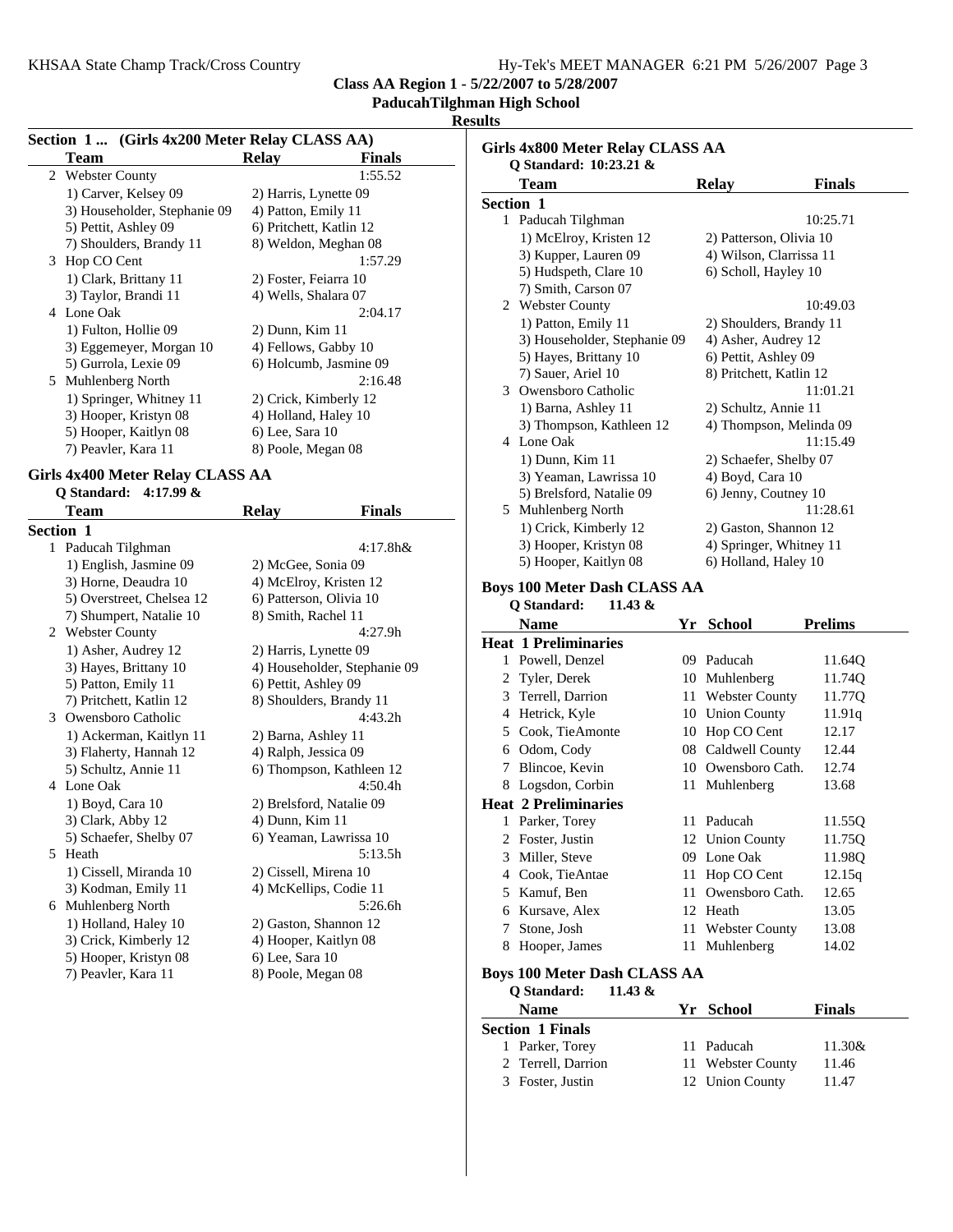| Hy-Tek's MEET MANAGER 6:21 PM 5/26/2007 Page 4 |  |  |  |
|------------------------------------------------|--|--|--|
|------------------------------------------------|--|--|--|

| Paducah Tilghman High School |  |
|------------------------------|--|
|                              |  |

## **Results**

| Section 1 Finals                                              |    | (Boys 100 Meter Dash CLASS AA) |                |  |
|---------------------------------------------------------------|----|--------------------------------|----------------|--|
| <b>Name</b>                                                   |    | Yr School                      | <b>Finals</b>  |  |
| 4 Tyler, Derek                                                |    | 10 Muhlenberg                  | 11.60          |  |
| 5 Powell, Denzel                                              |    | 09 Paducah                     | 11.70          |  |
| 6 Miller, Steve                                               |    | 09 Lone Oak                    | 12.00          |  |
| 7 Hetrick, Kyle                                               |    | 10 Union County                | 12.04          |  |
| 8 Cook, TieAntae                                              |    | 11 Hop CO Cent                 | 12.40          |  |
| <b>Boys 200 Meter Dash CLASS AA</b><br>Q Standard:<br>23.09 & |    |                                |                |  |
| <b>Name</b>                                                   |    | Yr School                      | <b>Prelims</b> |  |
| <b>Heat 1 Preliminaries</b>                                   |    |                                |                |  |
| 1 Foster, Justin                                              |    | 12 Union County                | 23.76Q         |  |
| 2 Tyler, Derek                                                |    | 10 Muhlenberg                  | 23.86Q         |  |
| 3 Taylor, Jeff                                                |    | 12 Muhlenberg                  | 25.70          |  |
| 4 Willis, Joseph                                              |    | 10 Owensboro Cath.             | 25.96          |  |
| 5 Kursave, Alex                                               |    | 12 Heath                       | 26.23          |  |
| 6 Stone, Josh                                                 |    | 11 Webster County              | 27.46          |  |
| <b>Heat 2 Preliminaries</b>                                   |    |                                |                |  |
| 1 Cook, TieAntae                                              |    | 11 Hop CO Cent                 | 24.65Q         |  |
| 2 Weathers, Wendell                                           |    | 12 Union County                | 24.92Q         |  |
| 3 Jones, John                                                 |    | 12 Paducah                     | 24.95q         |  |
| 4 Adams, Michael                                              |    | 12 Lone Oak                    | 25.15          |  |
| 5 Duckworth, Josh                                             |    | 09 Webster County              | 26.62          |  |
| <b>Heat 3 Preliminaries</b>                                   |    |                                |                |  |
| 1 Parker, Torey                                               |    | 11 Paducah                     | 24.21Q         |  |
| 2 Cook, TieAmonte                                             |    | 10 Hop CO Cent                 | 24.54Q         |  |
| 3 Cain, Nick                                                  | 12 | Muhlenberg                     | 25.04q         |  |
| 4 Vinegar, Andy                                               | 11 | Reidland                       | 26.25          |  |
|                                                               |    |                                |                |  |
| <b>Boys 200 Meter Dash CLASS AA</b><br>23.09 &                |    |                                |                |  |
| Q Standard:<br><b>Name</b>                                    | Yr | <b>School</b>                  | <b>Finals</b>  |  |
| <b>Section 1 Finals</b>                                       |    |                                |                |  |
| 1 Parker, Torey                                               |    | 11 Paducah                     | 23.50          |  |
| 2 Jones, John                                                 |    | 12 Paducah                     | 23.53          |  |
| 3 Tyler, Derek                                                |    | 10 Muhlenberg                  | 23.54          |  |
| 4 Foster, Justin                                              |    | 12 Union County                | 23.63          |  |
| 5 Cook, TieAntae                                              |    | 11 Hop CO Cent                 | 25.23          |  |
| 6 Cain, Nick                                                  |    | 12 Muhlenberg                  | 25.27          |  |
| Weathers, Wendell<br>7                                        | 12 | <b>Union County</b>            | 25.40          |  |
| 8 Cook, TieAmonte                                             |    | 10 Hop CO Cent                 | 25.83          |  |
|                                                               |    |                                |                |  |
| <b>Boys 400 Meter Dash CLASS AA</b>                           |    |                                |                |  |
| Q Standard:<br>51.87 &                                        |    |                                |                |  |
| <b>Name</b>                                                   | Yr | School                         | <b>Prelims</b> |  |
| <b>Heat 1 Preliminaries</b>                                   |    |                                |                |  |
| 1 Jones, John                                                 |    | 12 Paducah                     | 55.40Q         |  |
| 2 Jenkins, Cody                                               |    | 10 Muhlenberg                  | 57.74Q         |  |
| 3 Sinks, Sheldon                                              |    | 11 Heath                       | 59.44Q         |  |
| 4 Moll, Robert                                                |    | 09 Caldwell County             | 1:02.67q       |  |
| 5 Gaston, Donnie                                              |    | 10 Muhlenberg                  | 1:05.24        |  |
| --- Denton, Issac                                             |    | 12 Lone Oak                    | X1:06.01       |  |
| <b>Heat 2 Preliminaries</b>                                   |    |                                |                |  |
| 1 Warmath, Andrew                                             |    | 12 Paducah                     | 53.40Q         |  |

| ılts |                                     |  |                    |               |  |
|------|-------------------------------------|--|--------------------|---------------|--|
|      | 2 Adams, Michael                    |  | 12 Lone Oak        | 56.04Q        |  |
|      | 3 Cotton, Daniel                    |  | 11 Hop CO Cent     | 59.00Q        |  |
|      | 4 Calvert, Zach                     |  | 09 Webster County  | 1:01.74q      |  |
|      | 5 Nick, Forsythe                    |  | 10 Muhlenberg      | 1:05.34       |  |
|      | 6 Croft, Max                        |  | 09 Heath           | 1:06.21       |  |
|      | <b>Boys 400 Meter Dash CLASS AA</b> |  |                    |               |  |
|      | Q Standard:<br>51.87 &              |  |                    |               |  |
|      | <b>Name</b>                         |  | Yr School          | <b>Finals</b> |  |
|      | <b>Section 1 Finals</b>             |  |                    |               |  |
| 1    | Warmath, Andrew                     |  | 12 Paducah         | 51.27&        |  |
|      | 2 Jones, John                       |  | 12 Paducah         | 53.81         |  |
|      | 3 Adams, Michael                    |  | 12 Lone Oak        | 54.44         |  |
|      | 4 Cotton, Daniel                    |  | 11 Hop CO Cent     | 56.98         |  |
|      | 5 Sinks, Sheldon                    |  | 11 Heath           | 59.58         |  |
|      | 6 Calvert, Zach                     |  | 09 Webster County  | 1:00.08       |  |
|      | 7 Moll, Robert                      |  | 09 Caldwell County | 1:03.72       |  |
|      | <b>Boys 800 Meter Run CLASS AA</b>  |  |                    |               |  |
|      | Q Standard: 2:02.06 &               |  |                    |               |  |
|      |                                     |  |                    |               |  |
|      | Name                                |  | Yr School          | <b>Finals</b> |  |
|      | Section 1                           |  |                    |               |  |
|      | 1 Pea, Borran                       |  | 11 Paducah         | $2:00.07\&$   |  |
|      | 2 Jones, Jarred                     |  | 11 Paducah         | 2:01.27&      |  |
|      | 3 Brelsford, Nate                   |  | 11 Lone Oak        | 2:03.17       |  |
|      | 4 Walker, John                      |  | 11 Muhlenberg      | 2:03.64       |  |
|      | 5 Kubach, Jeremy                    |  | 11 Webster County  | 2:04.97       |  |
|      | 6 Jenkins, Cody                     |  | 10 Muhlenberg      | 2:05.04       |  |
|      | 7 Martin, Charles                   |  | 10 Muhlenberg      | 2:05.44       |  |
|      | 8 Searcy, Blake                     |  | 11 Owensboro Cath. | 2:07.68       |  |
|      | 9 Searcy, Nick                      |  | 12 Owensboro Cath. | 2:09.45       |  |
|      | 10 Cotton, Daniel                   |  | 11 Hop CO Cent     | 2:18.95       |  |
|      | 11 Crowdus, Evan                    |  | 11 Union County    | 2:23.76       |  |
|      | 12 Davis, Matt                      |  | 10 Heath           | 2:27.43       |  |
|      | 13 Jones, Cory                      |  | 11 Caldwell County | 2:27.46       |  |
|      | 14 Newberry, Vance                  |  | 09 Heath           | 2:31.50       |  |
| 15   | Moll, Robert                        |  | 09 Caldwell County | 2:42.30       |  |
|      | 16 Curry, Ryan                      |  | 12 Muhlenberg      | 3:08.90       |  |

**Q Standard: 4:33.63 &**

|                  | <b>Name</b>        | Yr  | <b>School</b>               | <b>Finals</b> |
|------------------|--------------------|-----|-----------------------------|---------------|
| <b>Section 1</b> |                    |     |                             |               |
|                  | Polio, William     | 11. | Owensboro Cath. $4:28.92\&$ |               |
|                  | 2 Napier, Cody     | 11. | Muhlenberg                  | $4:29.79\&$   |
| 3                | Thompson, Benjamin |     | 12 Owensboro Cath.          | 4:35.80       |
| 4                | Ipock, Wes         |     | 10 Hop CO Cent              | 4:48.34       |
| 5                | Bilbro, Brad       |     | 12 Muhlenberg               | 4:57.92       |
| 6                | Moore, Connor      | 09  | Hop CO Cent                 | 5:03.49       |
| $\frac{1}{2}$    | Perry, Derek       | 10  | Heath                       | 5:07.66       |
| 8                | Pentecost, Dustyn  |     | 08 Muhlenberg               | 5:14.80       |
| 9                | Stanley, Mykel     |     | 10 Webster County           | 5:19.54       |
| 10               | Williams, Aaron    |     | 10 Lone Oak                 | 5:22.18       |
| 11               | Stone, Chase       |     | 09 Webster County           | 5:22.58       |
|                  | 12 Spencer, David  |     | 10 Lone Oak                 | 5:24.98       |
| 13               | Crowdus, Evan      | 11  | <b>Union County</b>         | 5:28.38       |
|                  |                    |     |                             |               |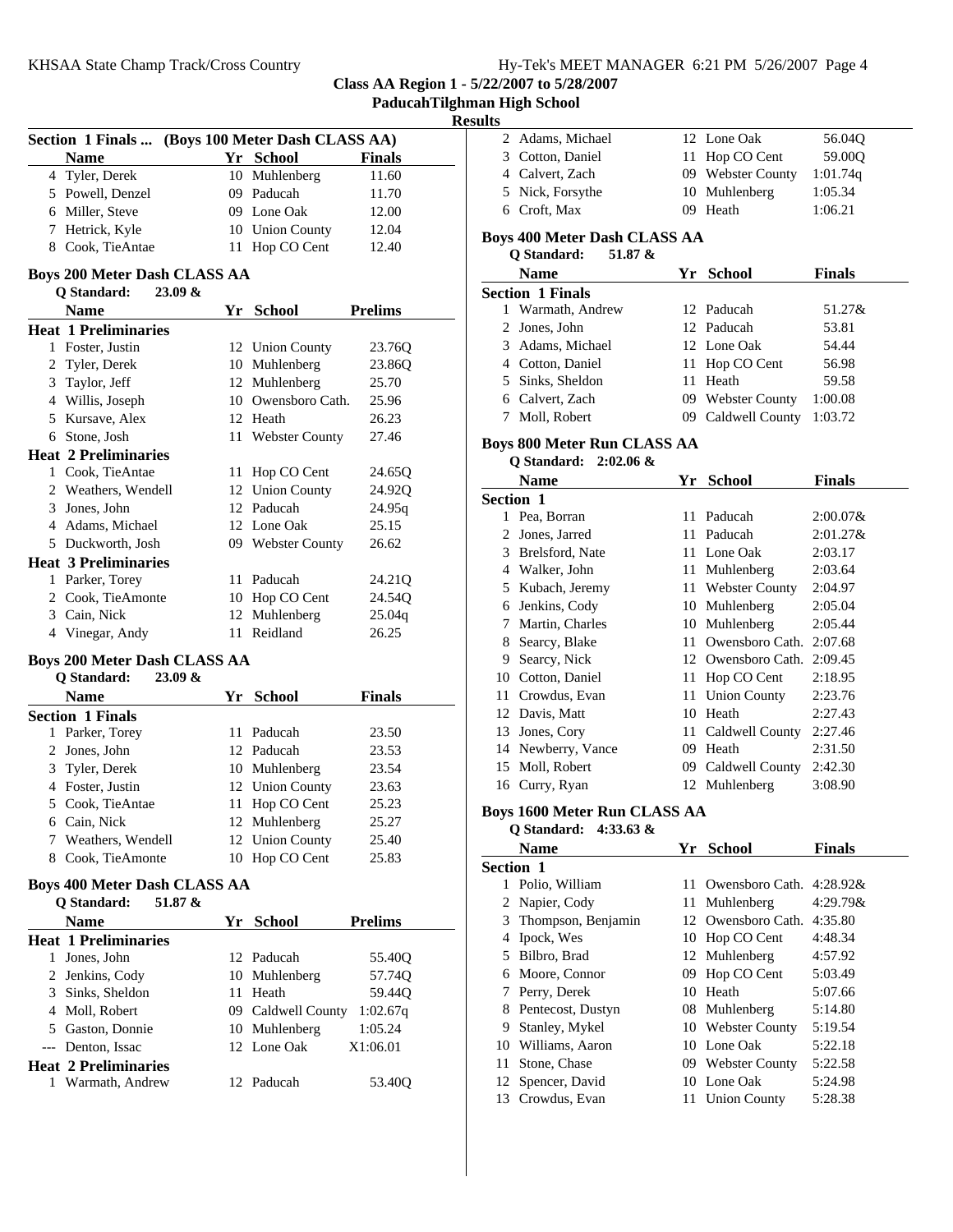**PaducahTilghman High School**

### **Results**

| Section 1 (Boys 1600 Meter Run CLASS AA) |                                        |    |                                               |               |
|------------------------------------------|----------------------------------------|----|-----------------------------------------------|---------------|
|                                          | Name                                   |    | Yr School                                     | <b>Finals</b> |
|                                          | 14 Moll, Robert                        |    | 09 Caldwell County                            | 5:48.02       |
|                                          | 15 Davis, Josh                         |    | 10 Heath                                      | 5:52.94       |
|                                          |                                        |    |                                               |               |
|                                          | <b>Boys 3200 Meter Run CLASS AA</b>    |    |                                               |               |
|                                          | Q Standard: 10:20.10 &                 |    |                                               |               |
|                                          | <b>Name</b>                            |    | Yr School                                     | <b>Finals</b> |
| <b>Section 1</b>                         |                                        |    |                                               |               |
|                                          | 1 Napier, Cody<br>2 Polio, William     |    | 11 Muhlenberg<br>11 Owensboro Cath. 10:01.91& | 9:54.84&      |
|                                          | 3 Thompson, Benjamin                   |    | 12 Owensboro Cath. 10:07.89&                  |               |
|                                          | 4 Poore, Aaron                         |    |                                               | 10:11.89&     |
|                                          | 5 Ipock, Wes                           |    | 10 Muhlenberg<br>10 Hop CO Cent               | 10:54.47      |
|                                          | 6 King, Schaeffin                      |    | 11 Reidland                                   | 11:10.42      |
|                                          | 7 Jenkins, Luke                        |    | 12 Lone Oak                                   | 11:18.56      |
|                                          | 8 Perry, Derek                         |    | 10 Heath                                      | 11:23.10      |
|                                          | 9 Moore, Connor                        |    | 09 Hop CO Cent                                | 12:03.67      |
|                                          | 10 Stone, Chase                        |    | 09 Webster County 12:09.30                    |               |
|                                          | 11 Duckworth, Josh                     |    | 09 Webster County 12:28.46                    |               |
|                                          |                                        |    |                                               |               |
|                                          | <b>Boys 110 Meter Hurdles CLASS AA</b> |    |                                               |               |
|                                          | Q Standard:<br>$16.12 \&$              |    |                                               |               |
|                                          | Name                                   |    | Yr School                                     | <b>Finals</b> |
| <b>Section 1</b>                         |                                        |    |                                               |               |
|                                          | 1 Denson, Carrie                       |    | 09 Paducah                                    | 15.72&        |
|                                          | 2 Burcham, Eric                        |    | 10 Owensboro Cath.                            | $16.01\&$     |
|                                          | 3 Coleman, Dejuan                      |    | 12 Paducah                                    | $16.02\&$     |
|                                          | 4 Burnett, Tim                         |    | 12 Lone Oak                                   | 19.15         |
|                                          | 5 Garrett, Aaron                       |    | 09 Heath                                      | 21.29         |
|                                          | 6 Loxley, Thomas                       |    | 09 Union County                               | 27.46         |
|                                          | <b>Boys 300 Meter Hurdles CLASS AA</b> |    |                                               |               |
|                                          | Q Standard:<br>41.99 &                 |    |                                               |               |
|                                          | <b>Name</b>                            |    | Yr School                                     | Prelims       |
|                                          | <b>Heat 1 Preliminaries</b>            |    |                                               |               |
|                                          | 1 Jones, Dewayne                       |    | 11 Paducah                                    | 42.64Q        |
|                                          | 2 Miller, Steve                        |    | 09 Lone Oak                                   | 43.11Q        |
|                                          | 3 Kamuf, Ben                           |    | 11 Owensboro Cath.                            | 47.82Q        |
|                                          | 4 Heady, Cody                          |    | 10 Hop CO Cent                                | 48.58q        |
|                                          | 5 Berry, Chase                         | 08 | <b>Webster County</b>                         | 50.21         |
|                                          | 6 LeNeave, Bobby                       |    | 09 Heath                                      | 52.22         |
|                                          | <b>Heat 2 Preliminaries</b>            |    |                                               |               |
|                                          | 1 Denson, Carrie                       |    | 09 Paducah                                    | & 41.15Q      |
|                                          | 2 Burcham, Eric                        |    | 10 Owensboro Cath.                            | 43.69Q        |
|                                          | 3 Moore, Franklin                      |    | 12 Muhlenberg                                 | 47.13Q        |
|                                          | 4 Loxley, Thomas                       |    | 09 Union County                               | 48.96q        |
|                                          | 5 Garrett, Aaron                       |    | 09 Heath                                      | 51.13         |
|                                          | 6 Fouse, Kyle                          |    | 09 Lone Oak                                   | 55.37         |
|                                          | <b>Boys 300 Meter Hurdles CLASS AA</b> |    |                                               |               |
|                                          | <b>Q</b> Standard:<br>41.99 &          |    |                                               |               |
|                                          | <b>Name</b>                            | Yr | <b>School</b>                                 | <b>Finals</b> |
|                                          | <b>Section 1 Finals</b>                |    |                                               |               |
|                                          | 1 Denson, Carrie                       | 09 | Paducah                                       | 41.20&        |
| 2                                        | Jones, Dewayne                         | 11 | Paducah                                       | 41.80&        |

| . . |                   |                    |       |
|-----|-------------------|--------------------|-------|
|     | 3 Miller, Steve   | 09 Lone Oak        | 43.10 |
|     | 4 Burcham, Eric   | 10 Owensboro Cath. | 44.47 |
|     | 5 Moore, Franklin | 12 Muhlenberg      | 46.87 |
|     | 6 Heady, Cody     | 10 Hop CO Cent     | 48.74 |
|     | 7 Loxley, Thomas  | 09 Union County    | 48.84 |
|     | 8 Kamuf, Ben      | 11 Owensboro Cath. | 49.11 |

## **Boys 4x100 Meter Relay CLASS AA**

| Q Standard: | 45.27 & |
|-------------|---------|
|-------------|---------|

| Team                                   | <b>Relay</b>           | <b>Finals</b>           |
|----------------------------------------|------------------------|-------------------------|
| Section 1                              |                        |                         |
| 1 Paducah Tilghman                     |                        | 45.23&                  |
| 1) Parker, Torey 11                    | 2) James, Bradley 11   |                         |
| 3) Jefferson, Dontell 11               | 4) Herndon, Blake 12   |                         |
| 5) Jones, Dewayne 11                   | 6) Jones, John 12      |                         |
| 7) Powell, Denzel 09                   |                        |                         |
| 2 Webster County                       |                        | 45.99                   |
| 1) Baker, Shammah 09                   | 2) Berry, Chase 08     |                         |
| 3) Jones, Eric 11                      | 4) Marsh, Kyle 11      |                         |
| 5) Rollins, DeAdrian 11                | 6) Stone, Josh 11      |                         |
| 7) Terrell, Darrion 11                 |                        | 8) Williams, LaBrice 10 |
| 3 Union County                         |                        | 46.20                   |
| 1) Davis, Patrick 10                   | 2) Farthing, Cody 12   |                         |
| 3) Foster, Justin 12                   | 4) Hetrick, Kyle 10    |                         |
| 5) Loxley, Thomas 09                   |                        | 6) Weathers, Wendell 12 |
| 4 Owensboro Catholic                   |                        | 49.57                   |
| 1) Blincoe, Kevin 10                   | 2) Crowe, Ryan 12      |                         |
| 3) Dant, Nicholas 09                   | 4) Foster, Jonathan 12 |                         |
| 5) Murphy, Nick 10                     | 6) Simmons, Jack 11    |                         |
| 7) Stallings, Matthew 12               |                        |                         |
| 5 Lone Oak                             |                        | 49.90                   |
| 1) Fouse, Kyle 09                      | 2) Hall, Scott 09      |                         |
| 3) Isenberg, Clayton 09                | 4) McNeil, Michael 12  |                         |
| 5) Miller, Steve 09                    |                        |                         |
| 6 Muhlenberg North                     |                        | 52.64                   |
| 1) Taylor, Jeff 12                     | 2) Curry, Ryan 12      |                         |
| 3) Gaston, Donnie 10                   | 4) Groves, Jacob 07    |                         |
| 5) Hooper, James 11                    | 6) Logsdon, Corbin 11  |                         |
| <b>Boys 4x200 Meter Relay CLASS AA</b> |                        |                         |
| Q Standard:<br>$1:34.23 \&$            |                        |                         |
| <b>Team</b>                            | <b>Relay</b>           | <b>Finals</b>           |
| Section 1                              |                        |                         |
| 1 Union County                         |                        | 1:37.61                 |
| 1) Hetrick, Kyle 10                    | 2) Farthing, Cody 12   |                         |
| 3) Weathers, Wendell 12                | 4) Foster, Justin 12   |                         |
| 5) Loxley, Thomas 09                   | 6) Davis, Patrick 10   |                         |
| 2 Lone Oak                             |                        | 1:40.58                 |
| 1) Adams, Michael 12                   | 2) McNeil, Michael 12  |                         |
| 3) Miller, Steve 09                    | 4) Burnett, Tim 12     |                         |
| 5) Fouse, Kyle 09                      |                        | 6) Isenberg, Clayton 09 |
| 7) Hall, Scott 09                      |                        |                         |